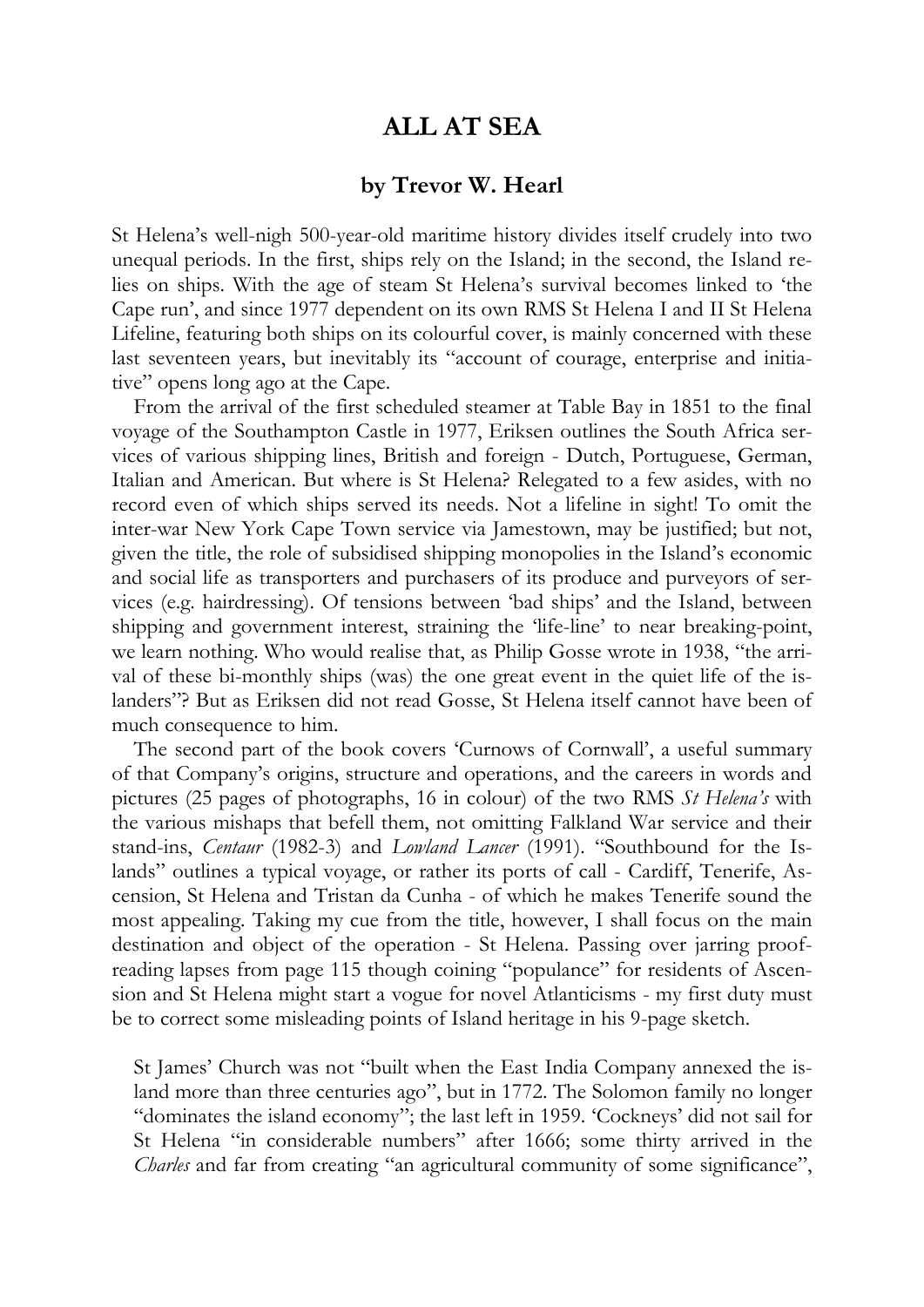were poor crofters and planters. Nor was it "following the death of the French Emperor (that) a number of soldiers and marines elected to remain on St Helena forming the basis of settlement"; can he mean Tristan? Readers must resist the notion that "Jonathan was in residence at the time of Napoleon's exile"; or that Longwood was "donated to the French nation in a gesture of goodwill"; or quinine "successfully exported"; or "seven flax mills" built by 1894 exporting "sisal"; or that when "the flax industry collapsed" (as "the Post Office switched to man-made fibres") "the island's role as a coaling station (also) ended as the Navy switched to oil fuel". Nick Thorpe may be alarmed to find his home at Woodlands described as a "small country inn", confused with the former 'Oaklands', and the Bishop no less surprised to read that Tristan is in his Diocese and "until recent years" his predecessors lived in Cape Town, visiting the Island annually "by courtesy of the Royal Navy"! Et cetera ...

Nevertheless, "St Helenans" (as he calls them) may be comforted by Eriksen's concern for their material poverty and loss of British citizenship. Whitehall and Westminster get short shrift. "Poor decisions, lack of interest and in particular a restricted Budget have characterised British rule"; the Foreign and Commonwealth Office shows "lethargy", "singular lack of concern" and "neglect for the welfare of the island populace". He even blames FCO for its failure to encourage "the proud and friendly islanders" to emulate the self-sufficiency recently shown by 'ex-pats' Joyce and Cyril Allwood at Oaklands.

As a story of maritime endeavour, the theme of serving a community, stranded in midocean on an unproductive island, entirely dependent for its survival, through peace and war, on the goodwill of a subsidised shipping service, has, in the case of St Helena, all the ingredients of 'human interest' that any writer could wish for. May *St Helena Lifeline* spur one to accept the challenge. Meanwhile readers interested in the old South Africa line service might turn to W.H. Mitchell and L.A. Sawyer; *The Cape Run* (1987); or for ship portraits to Alan S. Mallets: *The Union-Castle Line* (1990) and Duncan Haws: *Merchant Fleets No. 18* (1990); and for a 'cruise' on the RMS to the Islands, to Kenneth Bain: *St Helena, The Island, Her People and Their Ship* (1993); and for the Island's classic history, Philip Gosse: *St Helena 1502-1938* (2nd edition 1990).

P.S. Visitors to St Helena are not the only ones confused about Jonathan. The announcer on Radio St Helena Day (14th October 1994) told an enquirer that the giant tortoise was brought there by Captain Cook. Unlikely; but who knows?

Ronnie Eriksen: *St Helena Lifeline*. Mallett & Bell Publications, Coltishall, NR12 7AA (1994) 154pp (52pp illustrations)  $f$ 16.95 casebound